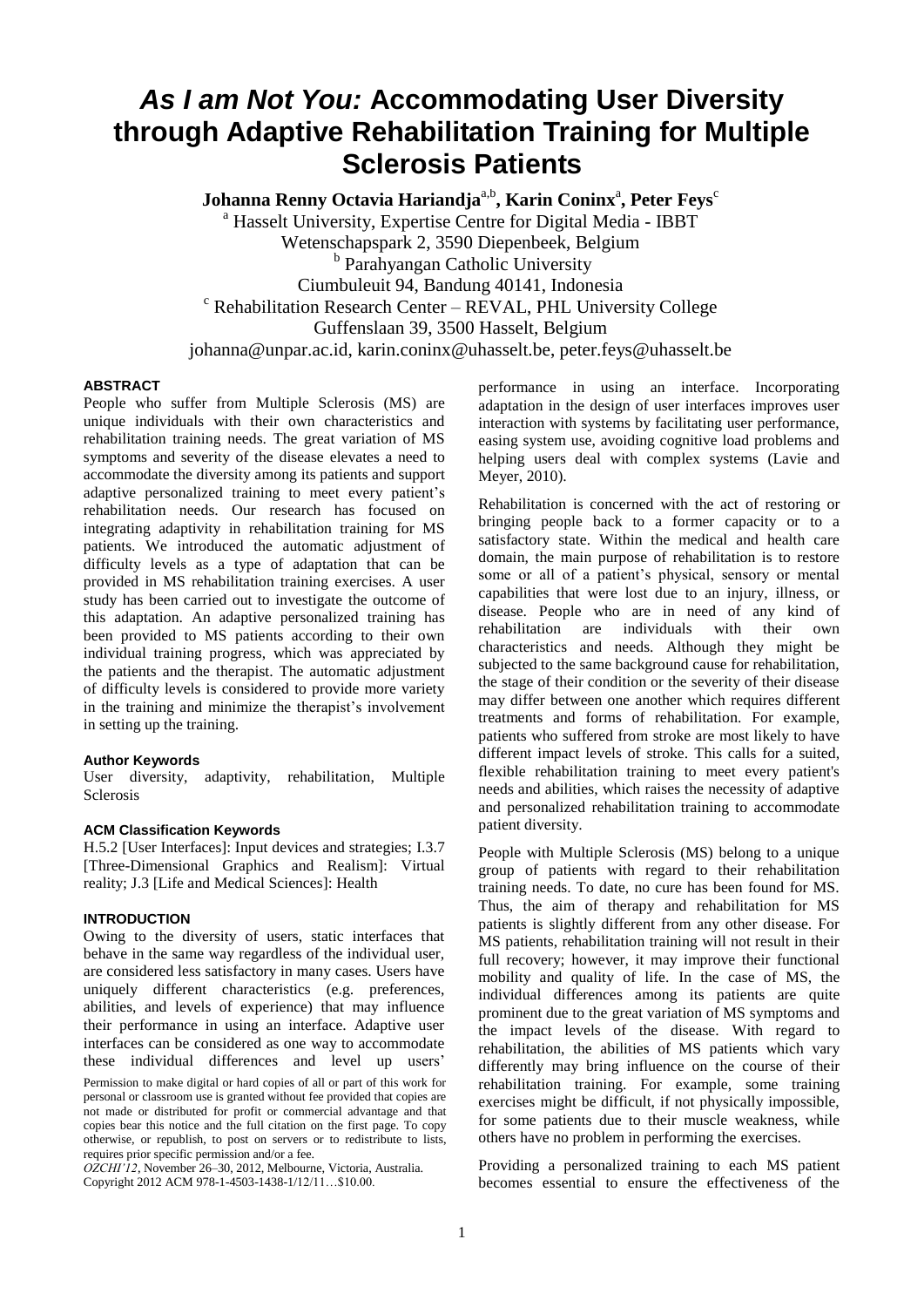rehabilitation. Each patient progress in different ways, thus the training exercises must be tailored to each individual differently. For example, the difficulty of an exercise should increase faster for those who are progressing well compared to those who are having trouble performing the exercise. Therefore, there is no chance that the same rehabilitation training can be offered to every patient due to the diversity among patients.

To acquire a good result of rehabilitation, it becomes necessary to maintain patient motivation. Generally, rehabilitation involves the same training exercises that should be performed repetitively and for a long period of time. Some patients may feel less motivated when reaching a certain point in the training where they become bored with the exercises. Some patients may also feel less motivated when they find the training exercises to be too easy or too difficult. Therefore, rehabilitation training should be set at an appropriate level of challenge or difficulty to maintain the motivation of patients. This also raises the need of integrating adaptivity in the rehabilitation training which can play a significant role in accommodating patient diversity.

Through our work, we would like to investigate the integration of adaptivity in rehabilitation training for MS patients. This paper firstly describes an overview of adaptation in rehabilitation training, followed by a brief description of our research effort for developing a hapticbased rehabilitation system to support a personalized rehabilitation training for MS patients. Then, we elaborate on one type of adaptation, *automatic adjustment of difficulty levels*, which can be provided in the rehabilitation training for MS patients. Furthermore, we present a user study which was carried out to investigate the outcome of the integration of that particular adaptation.

# **ADAPTATION IN REHABILITATION TRAINING**

Several studies have focused on investigating the integration of adaptation in rehabilitation training. Jezernik et al. (2003, 2004) studied the adaptation in rehabilitation training of locomotion for stroke and spinal cord injured patients. The patients have to perform the treadmill training as part of their rehabilitation. In manual treadmill training, the patient stands on a treadmill and performs walking-like leg movements with the help of two physiotherapists. To increase the training duration and reduce the physiotherapists' effort, an automated treadmill training system was introduced using a robotic rehabilitation device. The regular treadmill training with the robotic rehabilitation device is performed with a fixed gait pattern that is realized by controlling the position of the patient's joint angle trajectories. However, it is important to ensure that the patient is actively walking by himself and not only passively moving with the help of the device. Training with an adaptive gait pattern promotes active training, which may lead to a better rehabilitation outcome. Therefore, automatic gait-pattern adaptation algorithms were developed to enable patients that have some degree of voluntary locomotor capability to walk in the device actively with a variable gait pattern. A clinical study on six spinal cord injured patients

described in Jezernik et al. (2003) showed that the treadmill training with adaptive gait patterns increases the motivation of the patient and gives him/her the feeling that they are controlling the machine rather than the machine is controlling them. All patients also preferred the treadmill training with gait-pattern adaptation in comparison to the fixed gait pattern.

Kahn et al. (2004) described the integration of adaptive assistance into guided force training as part of the upper extremity rehabilitation for chronic stroke patients. A wide range of arm impairment levels can be observed in the stroke patients, where some patients are able to move through a large range of motion at a high velocity while others have severe range and velocity limitations. Based on the varying degrees of arm movement ability, they developed an adaptive algorithm that individually tailors the amount of assistance provided in completing the guided force training task. The adaptive training algorithm has been implemented with a simple linear robotic device and evaluated with one patient in a two month training program. The result showed significant improvements in the patient's arm function reflected by the performance increase of functional activities of daily living such as tucking a shirt and stabilizing a pillow.

Kan et al. (2011) presented an adaptive upper-limb rehabilitation robotic system for stroke patients which employs a decision theoretic model as its primary engine for decision making. The system accounts for the specific needs and abilities of different patients to allow automatically modifying parameters of the reaching rehabilitation exercises. In the conventional reaching rehabilitation, the therapist manually adapts the exercise parameters by gradually increasing the target distance and the resistance level. Also, whenever the patients show signs of fatigue during the exercise, the therapist asks the patients to rest for a few minutes and then continue with the therapy session. Using the decision theoretic model, the system autonomously facilitates upper-limb reaching rehabilitation by tailoring the exercise parameters and estimating the patient's fatigue based on the observation in his/her compensation or control of movements. The performance of the system was evaluated by comparing the decisions made by the system with those of a human therapist. A single patient participant was paired up with a therapist participant for the duration of the study. Overall, the therapist agreed with the system decisions approximately 65% of the time. The therapist also thought the system decisions were believable and could envision this system being used in both a clinical and home setting. The patient was satisfied with the system and would use this system as his/her primary method of rehabilitation.

These aforementioned studies have mainly investigated the integration of adaptivity in robot-assisted rehabilitation training. The goal of adaptivity mainly aimed at providing a personalized training to the patients according to their individual characteristics, needs and abilities. Besides that, it also intended to facilitate an automated training system to minimize the therapist's effort in manually adjusting the rehabilitation training.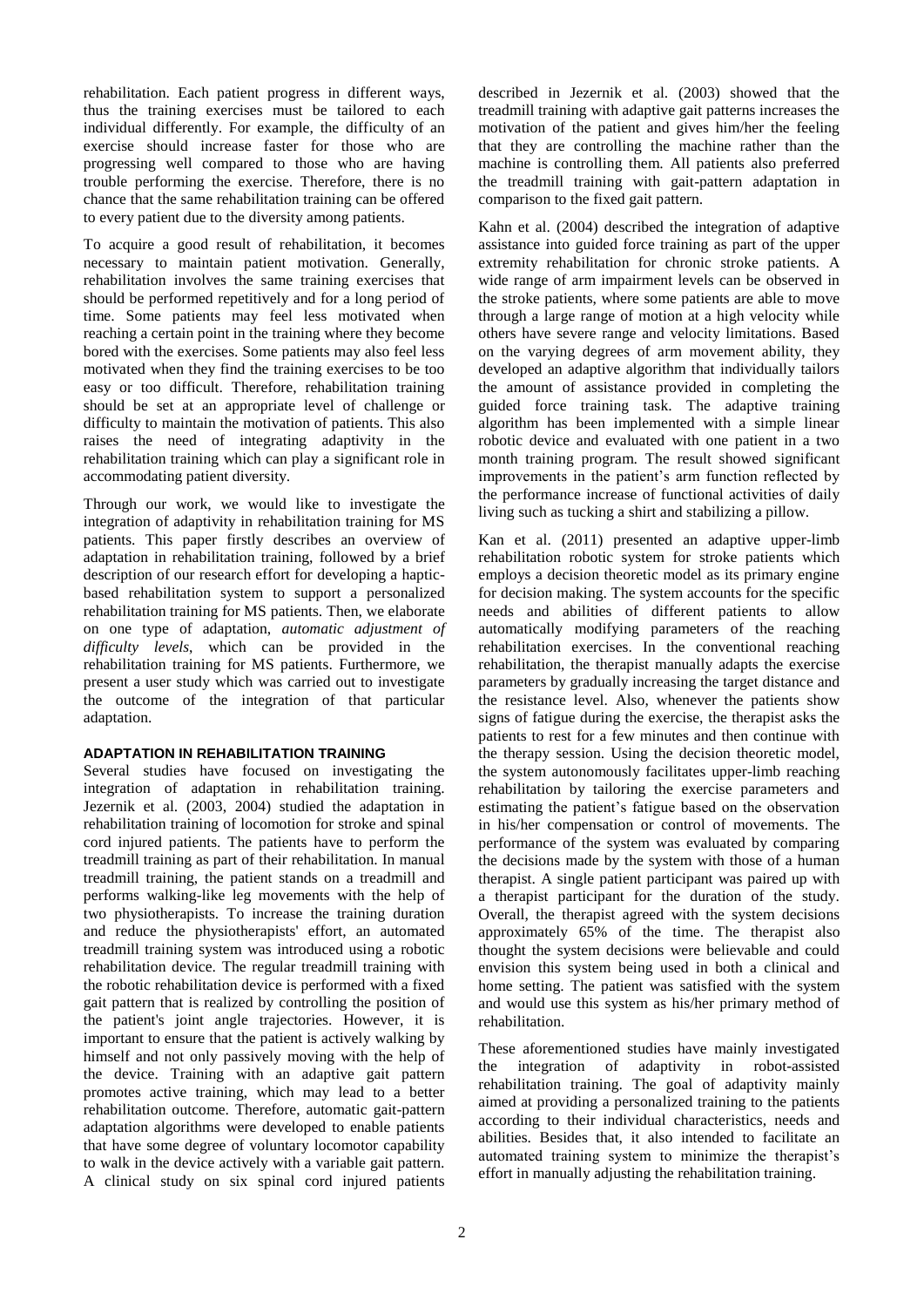Over the past few years, there is an increasing research interest in the development of virtual environments applications for use in stroke rehabilitation. Virtual environments are considered beneficial in stroke rehabilitation because they enable more precisely controlled training settings, intensive practice with easier repetition of tasks, automatic record of training progress and more enjoyable and compelling interaction for the patients. These applications may also benefit from adaptivity since it allows to dynamically adjust the parameters of the virtual environment as the training tool to provide a suited, personalized training to every patient based on his/her current needs and abilities.

Ma et al. (2007) stated that adaptation is one technique that virtual reality systems for rehabilitation can exploit to benefit a group of patients with a great diversity. They have developed several adaptive virtual reality games for rehabilitation of stroke patients with upper limb motor disorders. Two examples of the games are the catching oranges game, where the patients have to collect randomly falling oranges using a virtual basket, and the 'whack-a-mouse' game, where they have to hit randomly appearing mice using a virtual hammer. In both games, the elements of the game are designed to be adaptive and to change dynamically according to how well or badly the patient is performing. For example in the 'whack-amouse' game, the patient's performance is determined by the accuracy metric which is based on the number of mice hit and the number of mice missed. The information of patient performance is used to enable automatic progression between difficulty levels in the game. The game elements, such as the length of time that the mouse is stationary and the locus of mouse and dog, were adapted according to the difficulty in every game level. For instance, when the accuracy rate goes below a certain threshold, the time during which the mouse remains still increases which has the effects of slowing down the game and making it easier. When the accuracy rate exceeds a certain threshold, this time decreases which makes the game harder. In the most difficult level, both a mouse and a dog appear randomly and must be avoided while patients are hitting the mice. Initial feedback from patients was positive since they enjoyed training while playing the game and they felt more motivated as well.

We have seen that some of the previous studies mainly focused on robot-assisted rehabilitation training for stroke patients. In the context of rehabilitation training for MS patients, we have developed a complete haptic-based rehabilitation system, namely *I-TRAVLE.* This system combines robot-assisted rehabilitation and virtual environments technologies, which have been considered to be promising to provide an effective, independent upper limb rehabilitation training (Kwakkel et al., 2008; Burridge and Hughes, 2010).

#### **I-TRAVLE: INDIVIDUALIZED, TECHNOLOGY-SUPPORTED AND ROBOT-ASSISTED VIRTUAL LEARNING ENVIRONMENTS**

To support a systematic and personalized upper limb rehabilitation training for MS patients, the *I-TRAVLE* system was developed. The system consists of a hardware and software system setup as depicted in Figure 1. The main component of the hardware system is a haptic robot, the MOOG HapticMaster as illustrated in Figure 2, which functions as both input and output devices. As an input device, it allows patients to interact with the software applications that deliver the training exercises. As an output device, it provides haptic feedback during the training by guiding or hindering with exerted forces. The HapticMaster is equipped with a peripheral device, the ADL Gimbal, where the patients' hand is placed and secured using the attached brace while performing the training exercises. A large display, a full HD 40" Samsung TV screen, is used as a visual display to project the training exercises and is placed behind the HapticMaster approximately 1.5 m in front of the patient. A complete description of the I-TRAVLE hardware system with the adjustments made for the context of MS training can be found in (De Weyer et al., 2011).



**Figure 1. I-TRAVLE system setup**



**Figure 2. I-TRAVLE hardware system: MOOG HapticMaster and visual display (top), ADL Gimbal (bottom)**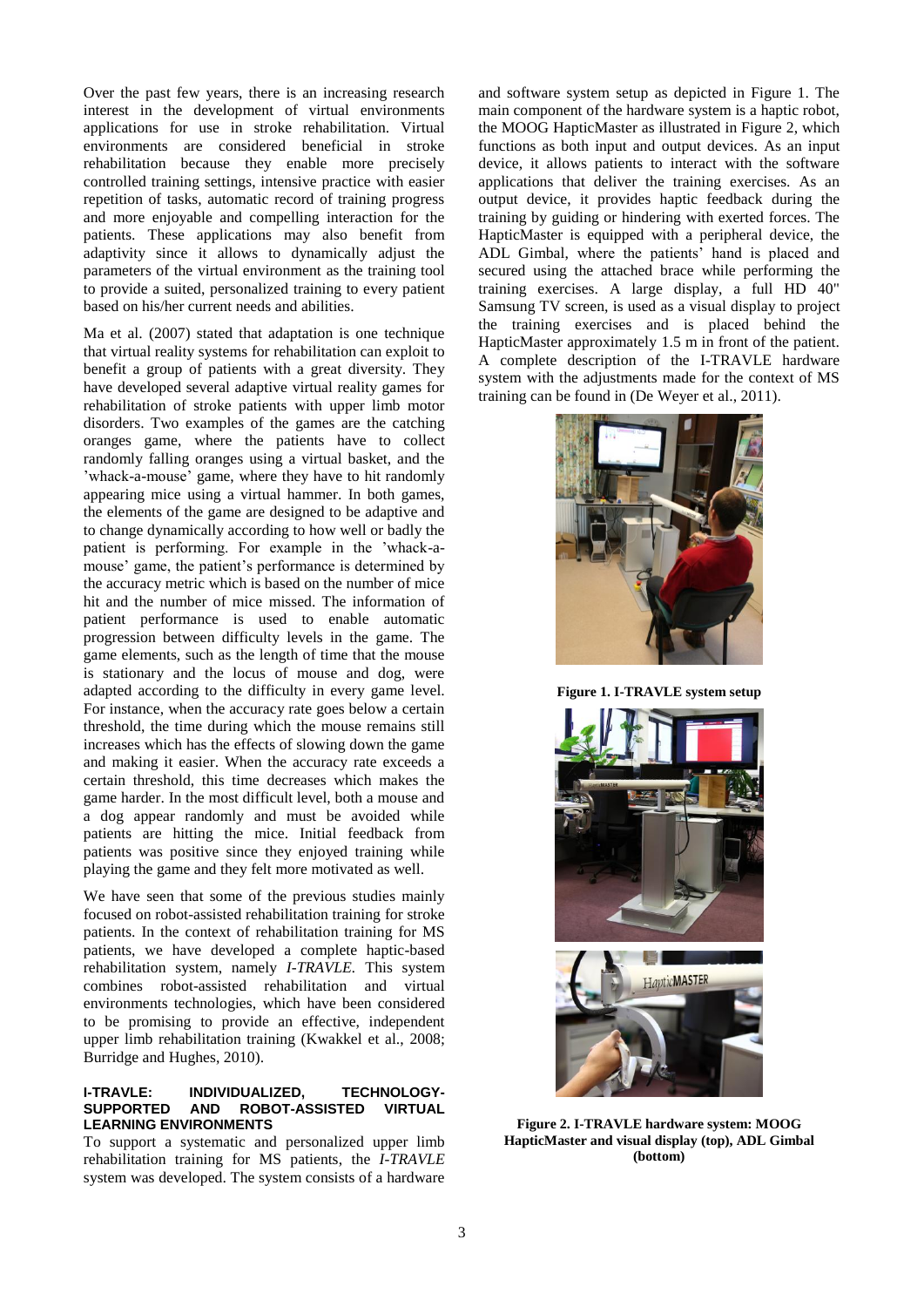The software system of our I-TRAVLE system is depicted in Figure 3. The main components of the software system are the training exercises, the patient interface, the therapist interface and the central database. A more detailed description of the I-TRAVLE software system can be found in (Notelaers et al., 2010).



**Figure 3. I-TRAVLE software system**

To keep up the motivation of patients and strive for a successful rehabilitation trajectory, it is essential to give them training exercises that are meaningful in supporting their functional recovery (Woldag and Hummelsheim, 2002). The development of the training exercises were inspired by the T-TOAT (Technology-supported Task-Oriented Arm Training) method, which allows integration of daily tasks into technology-supported training (Timmermans et al., 2009). This method divides an activity of daily living (ADL) into skill components and trains the skill components, first every component separately and later several components combined.

Within I-TRAVLE, the training exercises were designed based on the skill components that patients need to train related to their upper limb rehabilitation. Two types of training exercises were provided, namely basic training exercises which include only one skill component, and advanced training exercises which combine multiple skill components. Figure 4 shows two examples of basic training exercises: *lifting* and *transporting.* In the advanced training exercises, several skill components were combined into a game-like training exercise. Combining the skill components of lifting and transporting, an advanced training exercise, *penguin painting,* was designed as illustrated in Figure 5.

In the penguin painting exercise, the patient has to collect as many points as possible within a certain time period by painting penguins with the right color as many as possible. On the left side, there are two shelves with penguins waiting to be painted. The patient has to select one penguin from a shelf and paint it according to the color of its belly. To paint, the patient needs to bring the penguin to the corresponding buckets, first by dipping it into the bottom bucket to paint the lower part of the penguin and then continuing into the top bucket for the upper part. While painting, the patient must hold the penguin long enough to effectively apply the color. At

some points during the exercise, a devil that tries to capture the penguin, appears and must be avoided in order to not lose the penguin already in hand. Every time the patient finishes painting a penguin, the colored penguin must be transported to the exit platform on the right side.



**Figure 4. The basic training exercises for upper limb rehabilitation:** *lifting* **(top) and** *transporting* **(bottom)**



**Figure 5. The advanced training exercise for upper limb rehabilitation:** *penguin painting*

# **AUTOMATIC ADJUSTMENT OF DIFFICULTY LEVELS**

Training duration and training intensity are key factors to a successful rehabilitation (Kwakkel et al., 1999). Rehabilitation training exercises mostly involve performing the same movements repetitively and for a long period of training time. In order to maintain patient motivation, rehabilitation training should be set at an appropriate level of challenge. Patients can get bored and feel less motivated when reaching a certain point in the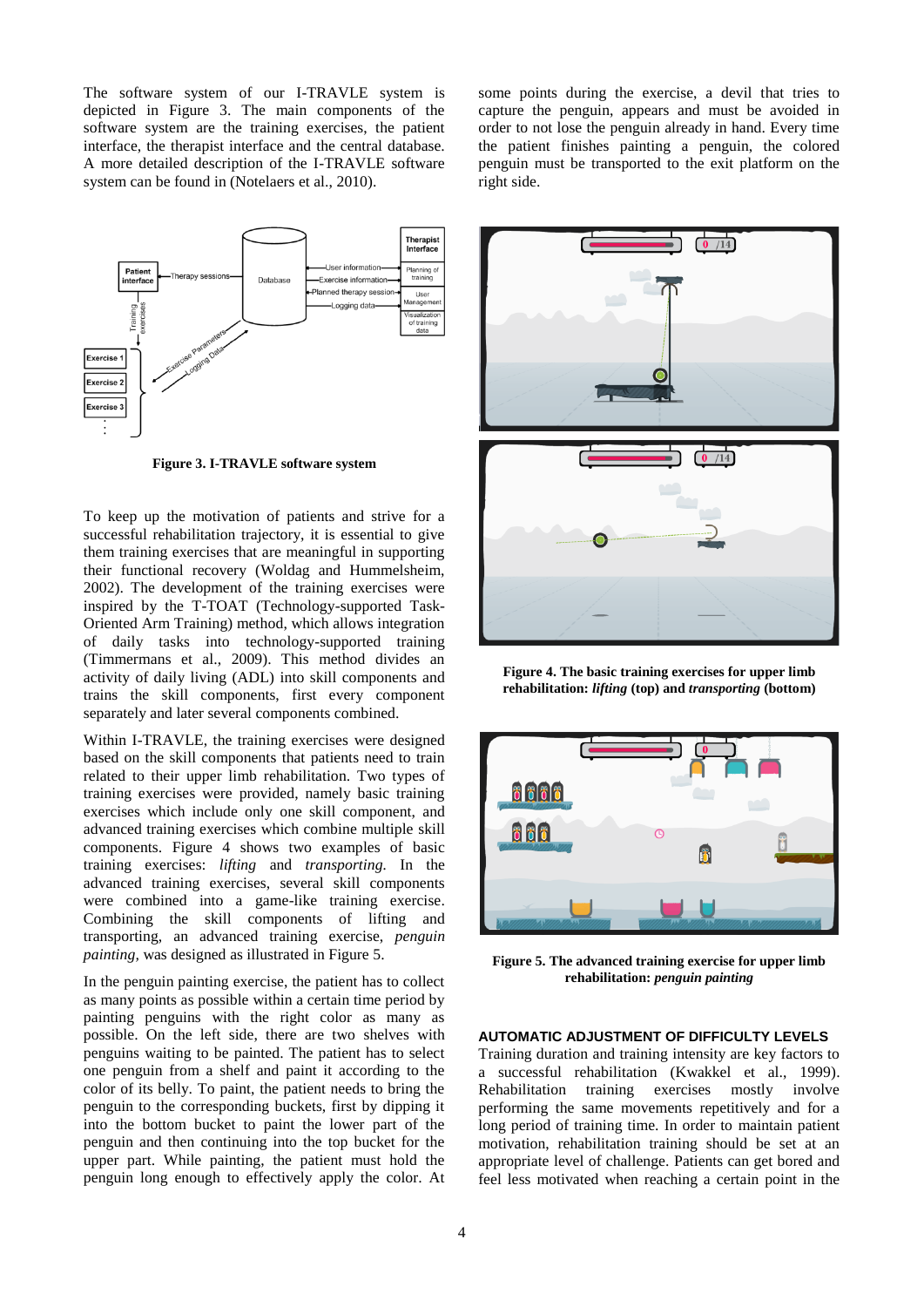training where they find the difficulty level of the exercise to be less challenging. Patients may also feel less motivated when they get frustrated because the difficulty level is above their current abilities. We also have to take into account that every patient progresses differently. This raises the need of adaptation of the difficulty level to be integrated in the training exercises. Usually, the therapist will manually increase the level of difficulty in the therapist interface to present suitably challenging, individualized rehabilitation training exercises. However, this dependency can be minimized and tailoring the training challenge can be provided in the right time without a conscious effort from the therapist.

To achieve an optimal training experience for MS patients, we would like to refer to the Flow Theory of Csikszentmihalyi (1990) which came about in the psychology field around the 1960s. Inspired by the Flow Theory, we find it important to keep the balance between difficulty level and patient performance to ensure that the optimal flow of training experience is achieved. As illustrated in Figure 6, we would like to make sure that a patient stays within the "optimal training zone", where the difficulty level of exercise given to a patient is balanced with his current performance. In the optimal zone, the patient will not experience *overtraining* or *undertraining* (O'Toole, 1998). Overtraining happens when the patient is asked to perform the exercises with a high difficulty level while his/her performance is still low, thus the patient is most likely to find the training too difficult and may not be able to perform the training. On the other hand, undertraining happens when a low difficulty level is given to a patient who has a high performance which makes the training not that challenging anymore.



**Figure 6. Balancing the difficulty level and patient performance**

As an optimization strategy to achieve such personalized training, we propose providing the ability to automatically and dynamically adjust the difficulty of the exercise to avoid boredom, provide suitable challenge and minimize the therapist's involvement as well.

This can be done by creating automatic difficulty adjustments according to the patient's performance and progress in the exercise. For this purpose, we need to capture the patient's performance metrics (e.g. task completion times, scores, errors) during the exercises to observe the short-term training progress of the patient and determine when the difficulty adjustment is necessary.

Providing an adaptive difficulty level adjustment involves the establishment of a user model based on the patient's performance during the training exercises. We acquire the user model by collecting information about the patient regarding his/her performance in the training exercise and making use of that information to infer the short-term training progress of the patient. This can be considered as a sort of performance-evaluation mechanism. Once established, we can put the user model into practice by applying it to enable adapting the difficulty level whenever necessary. Based on the information from the user model, we can adjust the difficulty of the exercise by making it harder or easier.

To determine the patient's progress, we evaluate five performance metrics as follows:

**(1) Task completion time:** How much time does the patient take to complete one task (i.e. select and transport a penguin)? How much is the slope of task completion times in one training session?

**(2) Score:** What score does the patient achieve in one game session?

**(3) Error:** How many times does the patient make errors (i.e. hitting the devil, painting with the wrong color)?

**(4) Pause:** How many times does the patient make pause actions (i.e. motionless period between steps for longer than 2 seconds)?

**(5) Distance:** What is the distance traveled by the patient to complete one task (i.e. select and transport a penguin)? How much is the slope of the distance traveled in one training session?

To adjust the difficulty levels, we alter the following exercise parameters accordingly:

- **Size of penguin**: how big the penguins are (small large)
- **Speed of devil**: how fast the devil moves (slow medium - fast)
- **Frequency of devil**: how frequent the devil appears (infrequent - normal - frequent)
- **Length of stabilization**: the time required to hold the penguin still (short - normal - long)
- **Obstacle wall**: addition of an obstacle wall along the way (no - yes)
- **Amount of coloring buckets**: how many coloring buckets exist  $(2 - 3 - 4)$
- **Width of coloring bucket**: how big the coloring buckets are (narrow - wide)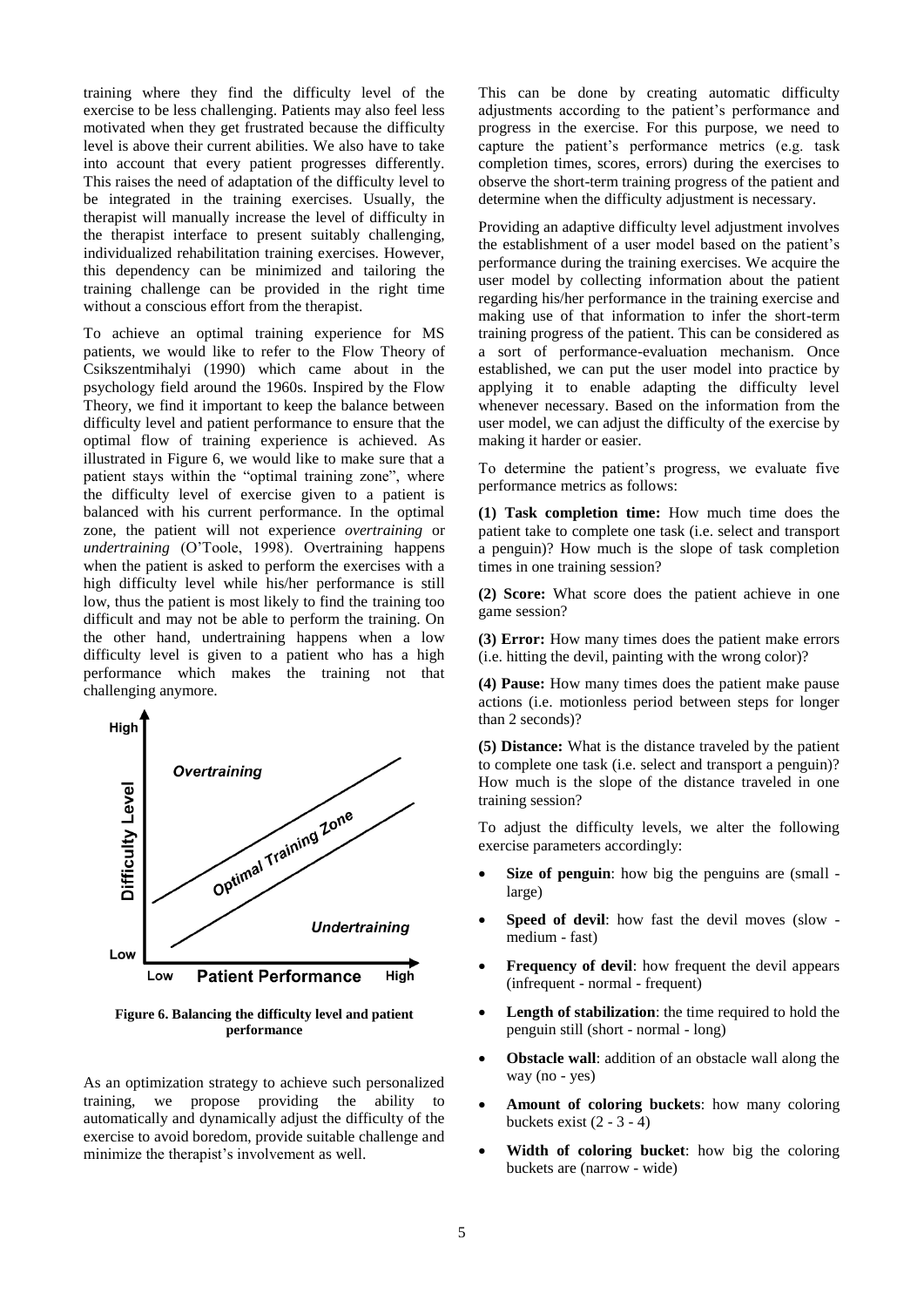**Exit platform**: addition of another exit platform which requires patients to place the colored penguins to the size-corresponding platforms (no - yes)

Based on these parameters, we define seven difficulty levels ranging from very easy to very difficult, as can be observed in Figure 7. At the beginning of the training, every patient starts from an initial level as depicted in Figure 5. The patient's performance of each training session is calculated and compared over the last two training sessions, as a function of the five aforementioned performance metrics, which then indicates the progress of his/her training.

If no significant difference of the performance is shown between the training sessions, it is considered that the patient is training on an appropriate level and adaptation will not be triggered. If the patient shows a decrease in his/her performance between the sessions, a lower difficulty level will be automatically offered to the patient in the next session. On the other hand, if an increase of the patient's performance is shown between the training sessions, the system will automatically provide a level with a higher difficulty in the next session.

#### **USER STUDY**

We have integrated the adaptation of automatic adjustment of difficulty levels in the penguin painting exercise. This results in seven difficulty levels which differ in the exercise parameters as described earlier. We expect that supporting adaptive difficulty level adjustment of the training exercises will not only deliver a personalized training to each MS patient, but also provide suitable challenge, enable less boredom and minimize the therapist's involvement. Therefore, we carried out a user study to investigate the outcome of integrating an automatic adjustment of difficulty levels into the penguin painting exercise.

#### **Participants**

We recruited 8 patients of the Rehabilitation and MS Centre in Overpelt (Belgium) who all suffer from upper limb dysfunction due to MS. They were 5 males and 3 females with an average age of 59 years, ranging from 47 to 64 years old. The duration of the MS diagnosis varies between 3 and 30 years, with an average of 18.8 years. Five of them used the left hand to operate the HapticMaster in training, while the other three used their right hand. Table 1 shows the personal information of each MS patient participating in this research. To have an overview of the severity of their upper limb dysfunction, we obtained their clinical measures as shown in Table 2: upper limb strength (Motricity Index (Wade, 1989)), upper limb functional capacity (Action Research Arm Test (De Weerdt, 1985)) and arm motor function scores (Brunnstrom Fugl-Meyer proximal and distal (Duncan et al., 1983)).



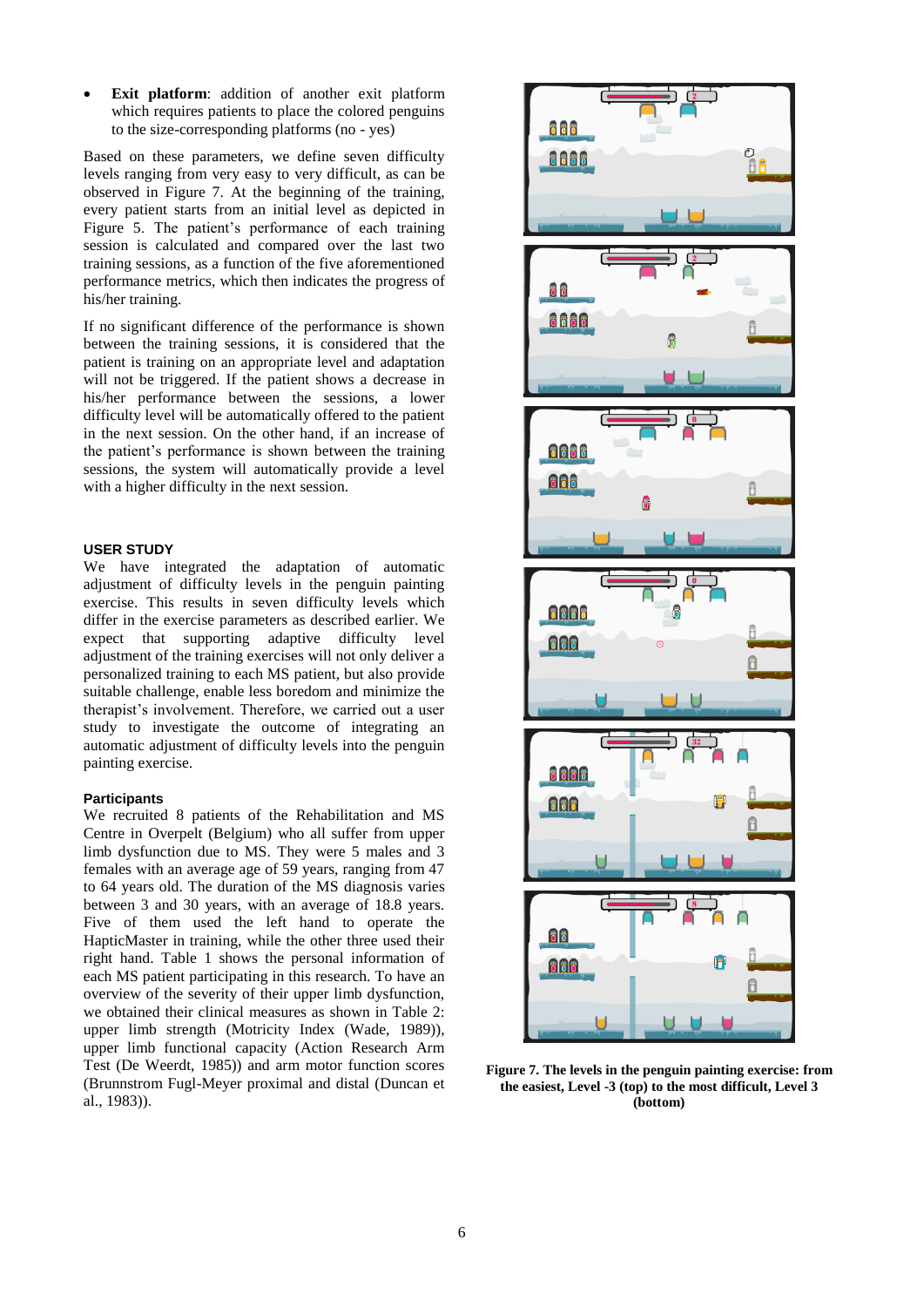| <b>Patient</b> | Gender | Age<br>(years) | <b>Diagnosis</b><br>duration<br>(years) | <b>Training</b><br>hand |
|----------------|--------|----------------|-----------------------------------------|-------------------------|
| 1              | Male   | 64             | 14                                      | Left                    |
| $\mathfrak{D}$ | Female | 58             | 3                                       | Left                    |
| 3              | Male   | 71             | 10                                      | Right                   |
| 4              | Female | 47             | 14                                      | Right                   |
| 5              | Male   | 57             | 27                                      | Left                    |
| 6              | Male   | 55             | 27                                      | Left                    |
| 7              | Female | 64             | 25                                      | Right                   |
| 8              | Male   | 56             | 30                                      | Left                    |

**Table 1. Personal information of MS patients in the user study**

| <b>Patient</b> | MI<br>$(max=100)$ | <b>ARAT</b><br>$(max=57)$ | BFM-<br>prox | BFM-<br>dist |
|----------------|-------------------|---------------------------|--------------|--------------|
|                |                   |                           | $(max=66)$   | $(max=66)$   |
| $\mathbf{1}$   | 76                | 41                        | 25           | 40           |
| $\overline{2}$ | 83                | 56                        | 36           | 29           |
| 3              | 84                | 46                        | 32           | 28           |
| 4              | 76                | 56                        | 36           | 30           |
| 5              | 55                | 41                        | 23           | 21           |
| 6              | 47                | 7                         | 18           | 24           |
| 7              | 72                | 18                        | 31           | 25           |
| 8              | 60                | 30                        | 27           | 24           |

**Table 2. Clinical characteristics of MS patients in the user study**

# **Procedure**

The user study consisted of seven sessions: two elicitation sessions and five adaptive sessions, all took place on the same day. In the elicitation session, participants were asked to perform the penguin painting exercise in the initial level. After two elicitation sessions, the performance metrics of the participant were calculated to determine the progress of his/her training. Based on the information about the training progress over these elicitation sessions, it will be determined for the first adaptive session whether or not the difficulty level should be adapted. Throughout the adaptive sessions, participants were offered an adaptive personalized training in terms of the adjustment of difficulty levels. Three possibilities can happen over the course of five adaptive sessions: *stay at the same level*, *go one level lower* or *go one level higher*.

The duration of each session is 3 minutes. After each adaptive session, participants were asked to rate their subjective perception on enjoyment, boredom, challenge, frustration and fun, on a 5-point scale rating (e.g. *1 not at all* to *5 very much*) based on their experience of performing the adaptive penguin painting exercise. Averagely, the user study lasted for about 30 minutes per participant. Figure 8 illustrates the setup of this user study.



**Figure 8. The setup of the user study**

#### **Results**

We have applied the adaptation of automatic difficulty level adjustment in the penguin painting exercise, which provided an adaptive personalized training for each participant. Consequently, the training trajectory was different for every participant during the five adaptive sessions. For each session, the participant can experience staying at the same difficulty level, going to a lower level or going to a higher level, depending on his/her individual performance. Figure 9 shows the personalized training trajectory for each patient as a result of integrating the adaptive difficulty level adjustment in the penguin painting exercise. As can be observed, no patient had the same trajectory as the other patient due to the fact that every patient progressed differently.

Further, we analyzed how these conditions of adaptation influenced the subjective perception of patients on enjoyment, boredom, challenge, frustration and fun, across the sessions. Due to the small number of samples and observations in this user study, we used the nonparametric methods for the statistical analysis.

Based on the patients' subjective responses, we calculated the average ratings of enjoyment, boredom, challenge, frustration and fun, for the three conditions of adaptation as shown by Figure 10. Kruskal-Wallis test showed that no significant differences were found for *Enjoyment*, *Frustration*, and *Fun* between the different conditions of adaptations. This indicates that patients perceived the same level of enjoyment, frustration and fun eventhough the system introduced an automatic adaptation of difficulty levels in the training exercises. Patients rated a high level of enjoyment and fun (above 4) and a low level of frustration (below 2) in all the conditions.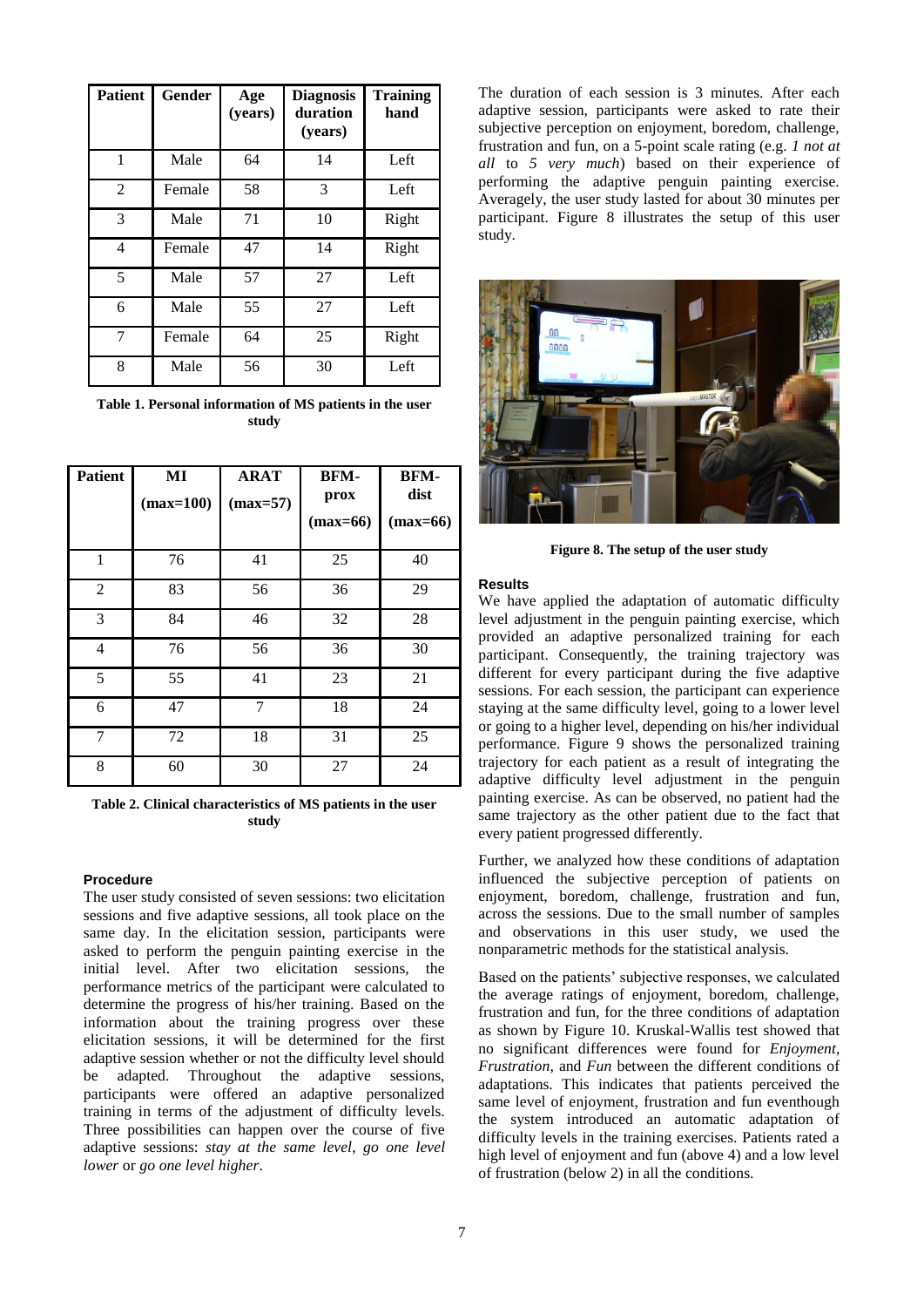

**Figure 9. Adaptive personalized training trajectory in the penguin painting exercise**

However, there is a significant difference found for Boredom (H(2) = 15.651, p<0.001; 2 for condition 1, 1.33 for condition 2 and 1 for condition 3) and *Challenge*  $(H(2) = 24.376, p<0.001; 2$  for condition 1, 2.89 for condition 2 and 4.25 for condition 3). Mann-Whitney pairwise comparison tests showed that patients felt significantly less bored and more challenged when the training was adapted to a higher level compared to when they had to adapt to a lower level or stayed at the same level (p<0.001).



**Figure 10. Patient's subjective rating with respect to adaptation**

Furthermore, we observed that some patients have noticed the automatic adaptation to be related to their training progress and they liked the diversity of difficulty levels. A couple of therapists appreciated the automatic adaptation as it provided the patients with more variety in the training and also gave them more freedom to train on their own without any interference from the therapist to manually adjust the exercise parameters. This kind of adaptation could be useful to determine an appropriate level to start training on a certain day according to the patient's condition on that day, thus less determined by the previous training or the therapist.

#### **CONCLUSIONS AND FUTURE WORK**

We have presented our investigation to integrate adaptivity into rehabilitation training for MS patients. We have discussed and implemented the automatic adaptation of difficulty level adjustment in the penguin painting exercise. A user study has been carried out to investigate the outcome of this adaptation. Overall, we can conclude that providing adaptive difficulty level adjustment of the exercises has delivered a personalized training to each MS patient according to his/her own individual training progress. The changing of difficulty levels has resulted in less boredom and more challenge during the training, while maintaining the high enjoyment and fun during training. Patients and the therapist have appreciated the automatic adaptation of difficulty levels and considered it to provide more variety in the training and minimize the therapist's involvement in setting up the training.

It is not our focus to carry out an in-depth investigation on the adaptation algorithm used in this user study. We were more interested to observe the patients' response with respect to the automatic adjustment of difficulty levels. We realize that a more accurate and well-defined algorithm should be provided. Therefore, further investigation is needed to optimize the adaptation algorithm which also matches the judgment of therapists on the trigger and timing of adaptation.

Our next step is to extend our investigation of integrating adaptivity into MS rehabilitation training to other types of adaptation that may help patients during the course of their training. For example, automatically adjusting the assistance level based on the detected muscle fatigue. In some cases, the muscle fatigue might develop during long training thus it might be necessary to provide the patients with some assistance to help them performing the task and continue their training. Exploring adaptation in collaborative rehabilitation training for MS patients, where the training exercises involve more than only a single MS patient, is also intriguing. This not only may provide a personalized training but also support social interaction between the patient and his/her training partner.

#### **ACKNOWLEDGMENTS**

Part of the research at EDM is funded by the ERDF (European Regional Development Fund) and the Flemish government. We acknowledge the INTERREG-IV program "Rehabilitation robotics" (project IVA-VLANED-1.14, Euregio Benelux) and the consortium